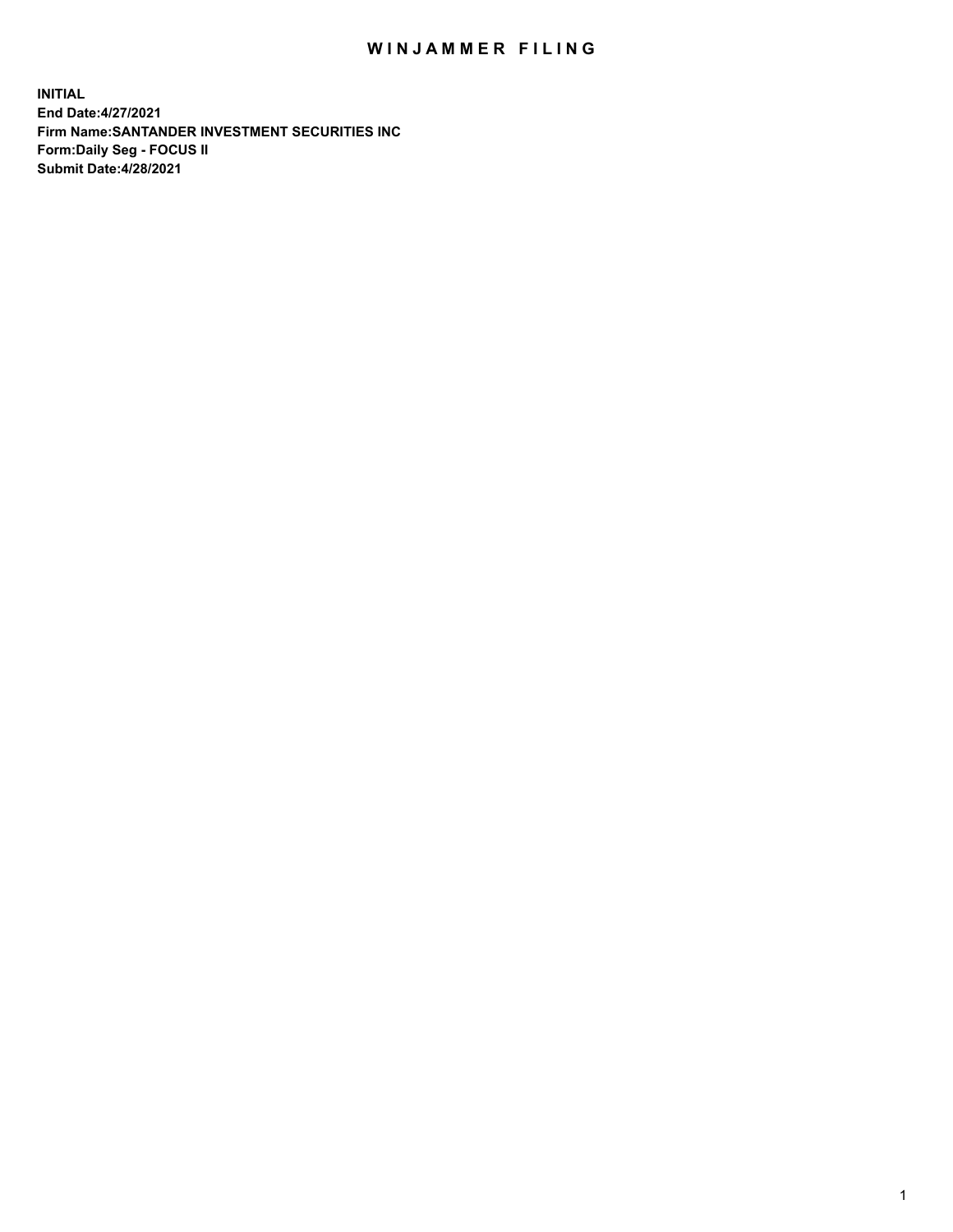**INITIAL End Date:4/27/2021 Firm Name:SANTANDER INVESTMENT SECURITIES INC Form:Daily Seg - FOCUS II Submit Date:4/28/2021 Daily Segregation - Cover Page**

| Name of Company                                                                   | <b>SANTANDER INVESTMENT</b><br><b>SECURITIES INC</b> |
|-----------------------------------------------------------------------------------|------------------------------------------------------|
| <b>Contact Name</b>                                                               | <b>Felix Munoz</b>                                   |
| <b>Contact Phone Number</b>                                                       | (212) 407-4594                                       |
| <b>Contact Email Address</b>                                                      | felix.munoz@santander.us                             |
| FCM's Customer Segregated Funds Residual Interest Target (choose one):            |                                                      |
| a. Minimum dollar amount: ; or                                                    | <u>70,000,000</u>                                    |
| b. Minimum percentage of customer segregated funds required:% ; or                | <u>0</u>                                             |
| c. Dollar amount range between: and; or                                           | 0 <sub>0</sub>                                       |
| d. Percentage range of customer segregated funds required between:% and%.         | 0 <sub>0</sub>                                       |
| FCM's Customer Secured Amount Funds Residual Interest Target (choose one):        |                                                      |
| a. Minimum dollar amount: ; or                                                    | $\frac{0}{0}$                                        |
| b. Minimum percentage of customer secured funds required:%; or                    |                                                      |
| c. Dollar amount range between: and; or                                           | 0 <sub>0</sub>                                       |
| d. Percentage range of customer secured funds required between:% and%.            | 0 <sub>0</sub>                                       |
| FCM's Cleared Swaps Customer Collateral Residual Interest Target (choose one):    |                                                      |
| a. Minimum dollar amount: ; or                                                    | $\overline{\mathbf{0}}$                              |
| b. Minimum percentage of cleared swaps customer collateral required:% ; or        | $\underline{\mathbf{0}}$                             |
| c. Dollar amount range between: and; or                                           | 00                                                   |
| d. Percentage range of cleared swaps customer collateral required between:% and%. | <u>00</u>                                            |

Attach supporting documents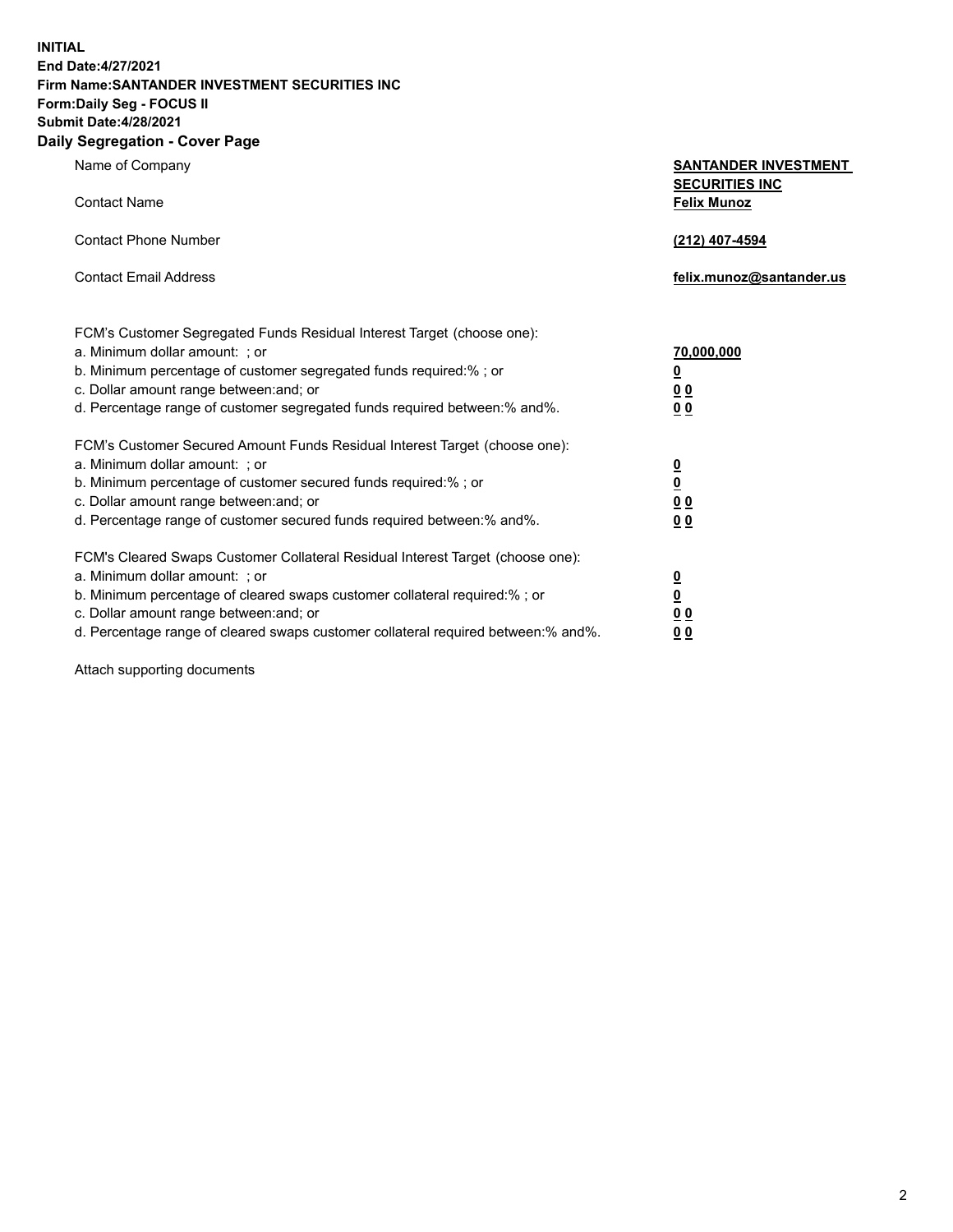## **INITIAL End Date:4/27/2021 Firm Name:SANTANDER INVESTMENT SECURITIES INC Form:Daily Seg - FOCUS II Submit Date:4/28/2021 Daily Segregation - Secured Amounts**

|               | Foreign Futures and Foreign Options Secured Amounts                                         |                   |
|---------------|---------------------------------------------------------------------------------------------|-------------------|
|               | Amount required to be set aside pursuant to law, rule or regulation of a foreign            | $0$ [7305]        |
|               | government or a rule of a self-regulatory organization authorized thereunder                |                   |
| $\mathbf 1$ . | Net ledger balance - Foreign Futures and Foreign Option Trading - All Customers             |                   |
|               | A. Cash                                                                                     | $0$ [7315]        |
|               | B. Securities (at market)                                                                   | $0$ [7317]        |
| 2.            | Net unrealized profit (loss) in open futures contracts traded on a foreign board of trade   | $0$ [7325]        |
| 3.            | Exchange traded options                                                                     |                   |
|               | a. Market value of open option contracts purchased on a foreign board of trade              | $0$ [7335]        |
|               | b. Market value of open contracts granted (sold) on a foreign board of trade                | $0$ [7337]        |
| 4.            | Net equity (deficit) (add lines 1. 2. and 3.)                                               | $0$ [7345]        |
| 5.            | Account liquidating to a deficit and account with a debit balances - gross amount           | $0$ [7351]        |
|               | Less: amount offset by customer owned securities                                            | 0 [7352] 0 [7354] |
| 6.            | Amount required to be set aside as the secured amount - Net Liquidating Equity              | $0$ [7355]        |
|               | Method (add lines 4 and 5)                                                                  |                   |
| 7.            | Greater of amount required to be set aside pursuant to foreign jurisdiction (above) or line | $0$ [7360]        |
|               | 6.                                                                                          |                   |
|               | FUNDS DEPOSITED IN SEPARATE REGULATION 30.7 ACCOUNTS                                        |                   |
| 1.            | Cash in banks                                                                               |                   |
|               | A. Banks located in the United States                                                       | $0$ [7500]        |
|               | B. Other banks qualified under Regulation 30.7                                              | 0 [7520] 0 [7530] |
| 2.            | Securities                                                                                  |                   |
|               | A. In safekeeping with banks located in the United States                                   | $0$ [7540]        |
|               | B. In safekeeping with other banks qualified under Regulation 30.7                          | 0 [7560] 0 [7570] |
| 3.            | Equities with registered futures commission merchants                                       |                   |
|               | A. Cash                                                                                     | $0$ [7580]        |
|               | <b>B.</b> Securities                                                                        | $0$ [7590]        |
|               | C. Unrealized gain (loss) on open futures contracts                                         | $0$ [7600]        |
|               | D. Value of long option contracts                                                           | $0$ [7610]        |
|               | E. Value of short option contracts                                                          | 0 [7615] 0 [7620] |
| 4.            | Amounts held by clearing organizations of foreign boards of trade                           |                   |
|               | A. Cash                                                                                     | $0$ [7640]        |
|               | <b>B.</b> Securities                                                                        | $0$ [7650]        |
|               | C. Amount due to (from) clearing organization - daily variation                             | $0$ [7660]        |
|               | D. Value of long option contracts                                                           | $0$ [7670]        |
|               | E. Value of short option contracts                                                          | 0 [7675] 0 [7680] |
| 5.            | Amounts held by members of foreign boards of trade                                          |                   |
|               | A. Cash                                                                                     | $0$ [7700]        |
|               | <b>B.</b> Securities                                                                        | $0$ [7710]        |
|               | C. Unrealized gain (loss) on open futures contracts                                         | $0$ [7720]        |
|               | D. Value of long option contracts                                                           | $0$ [7730]        |
|               | E. Value of short option contracts                                                          | 0 [7735] 0 [7740] |
| 6.            | Amounts with other depositories designated by a foreign board of trade                      | $0$ [7760]        |
| 7.            | Segregated funds on hand                                                                    | $0$ [7765]        |
| 8.            | Total funds in separate section 30.7 accounts                                               | $0$ [7770]        |
| 9.            | Excess (deficiency) Set Aside for Secured Amount (subtract line 7 Secured Statement         | $0$ [7380]        |
|               | Page 1 from Line 8)                                                                         |                   |
| 10.           | Management Target Amount for Excess funds in separate section 30.7 accounts                 | $0$ [7780]        |
| 11.           | Excess (deficiency) funds in separate 30.7 accounts over (under) Management Target          | $0$ [7785]        |
|               |                                                                                             |                   |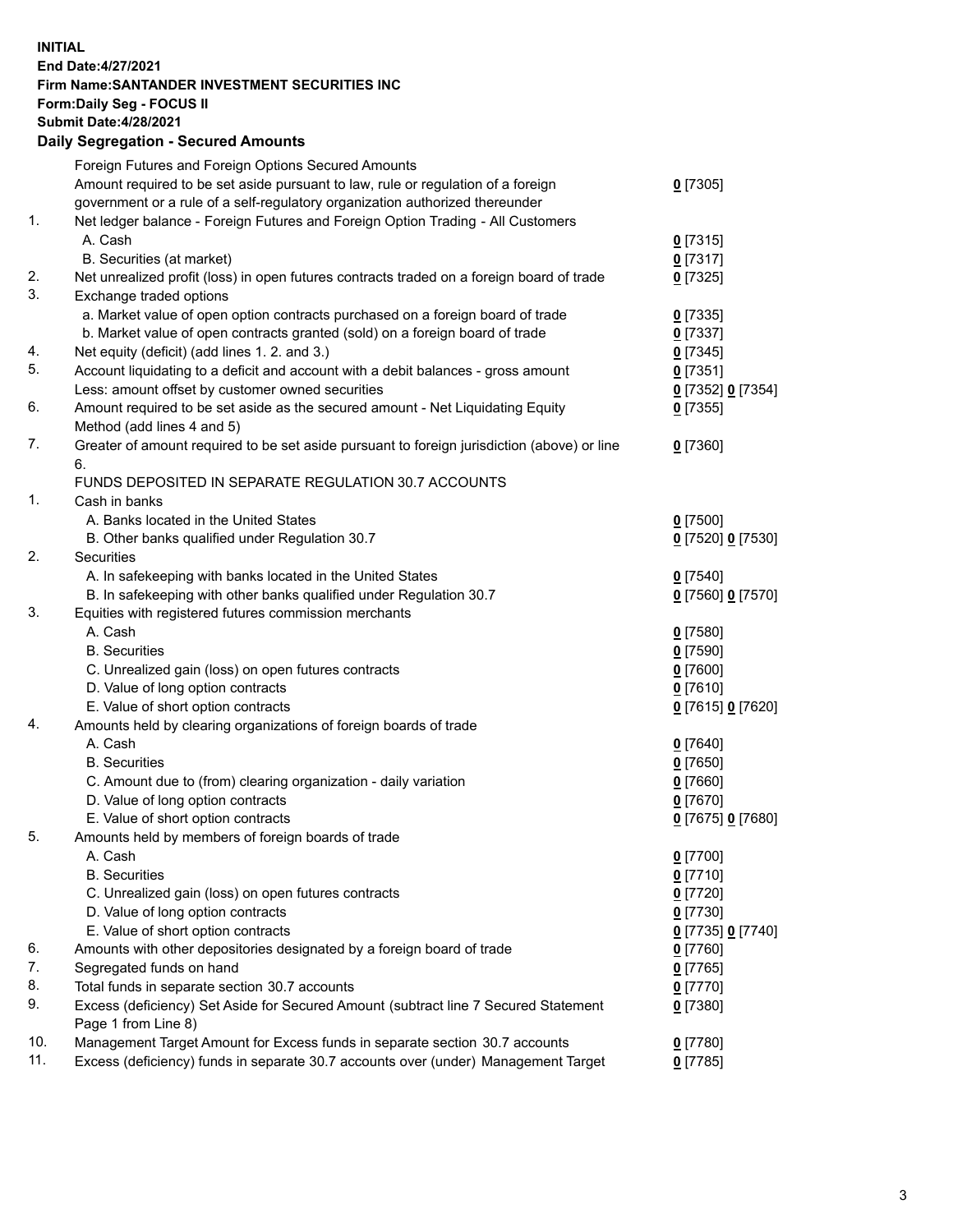| <b>INITIAL</b> |                                                                                     |                      |
|----------------|-------------------------------------------------------------------------------------|----------------------|
|                | End Date: 4/27/2021                                                                 |                      |
|                | Firm Name: SANTANDER INVESTMENT SECURITIES INC                                      |                      |
|                | Form: Daily Seg - FOCUS II                                                          |                      |
|                | <b>Submit Date: 4/28/2021</b>                                                       |                      |
|                | Daily Segregation - Segregation Statement                                           |                      |
|                | SEGREGATION REQUIREMENTS(Section 4d(2) of the CEAct)                                |                      |
| 1.             | Net ledger balance                                                                  |                      |
|                | A. Cash                                                                             | 1,211,808,205 [7010] |
|                | B. Securities (at market)                                                           | $0$ [7020]           |
| 2.             | Net unrealized profit (loss) in open futures contracts traded on a contract market  | 718,326,086 [7030]   |
| 3.             | Exchange traded options                                                             |                      |
|                | A. Add market value of open option contracts purchased on a contract market         | 50,474,589 [7032]    |
|                | B. Deduct market value of open option contracts granted (sold) on a contract market | 43,520,385 [7033]    |
| 4.             | Net equity (deficit) (add lines 1, 2 and 3)                                         | 1,937,088,495 [7040] |
| 5.             | Accounts liquidating to a deficit and accounts with                                 |                      |
|                | debit balances - gross amount                                                       | $0$ [7045]           |
|                | Less: amount offset by customer securities                                          | 0 [7047] 0 [7050]    |
| 6.             | Amount required to be segregated (add lines 4 and 5)                                | 1,937,088,495 [7060] |
|                | FUNDS IN SEGREGATED ACCOUNTS                                                        |                      |
| 7.             | Deposited in segregated funds bank accounts                                         |                      |
|                | A. Cash                                                                             | 334,814,817 [7070]   |
|                | B. Securities representing investments of customers' funds (at market)              | $0$ [7080]           |
|                | C. Securities held for particular customers or option customers in lieu of cash (at | $0$ [7090]           |
|                | market)                                                                             |                      |
| 8.             | Margins on deposit with derivatives clearing organizations of contract markets      |                      |
|                | A. Cash                                                                             | 1,660,204,326 [7100] |
|                | B. Securities representing investments of customers' funds (at market)              | $0$ [7110]           |
|                | C. Securities held for particular customers or option customers in lieu of cash (at | $0$ [7120]           |
|                | market)                                                                             |                      |
| 9.             | Net settlement from (to) derivatives clearing organizations of contract markets     | 7,623,380 [7130]     |
| 10.            | Exchange traded options                                                             |                      |
|                | A. Value of open long option contracts                                              | 50,474,589 [7132]    |
|                | B. Value of open short option contracts                                             | -43,520,385 [7133]   |
| 11.            | Net equities with other FCMs                                                        |                      |
|                | A. Net liquidating equity                                                           | $0$ [7140]           |
|                | B. Securities representing investments of customers' funds (at market)              | $0$ [7160]           |
|                | C. Securities held for particular customers or option customers in lieu of cash (at | $0$ [7170]           |
|                | market)                                                                             |                      |
| 12.            | Segregated funds on hand                                                            | $0$ [7150]           |
| 13.            | Total amount in segregation (add lines 7 through 12)                                | 2,009,596,727 [7180] |
| 14.            | Excess (deficiency) funds in segregation (subtract line 6 from line 13)             | 72,508,232 [7190]    |
| 15.            | Management Target Amount for Excess funds in segregation                            | 70,000,000 [7194]    |
| 16.            | Excess (deficiency) funds in segregation over (under) Management Target Amount      | 2,508,232 [7198]     |
|                | <b>Excess</b>                                                                       |                      |